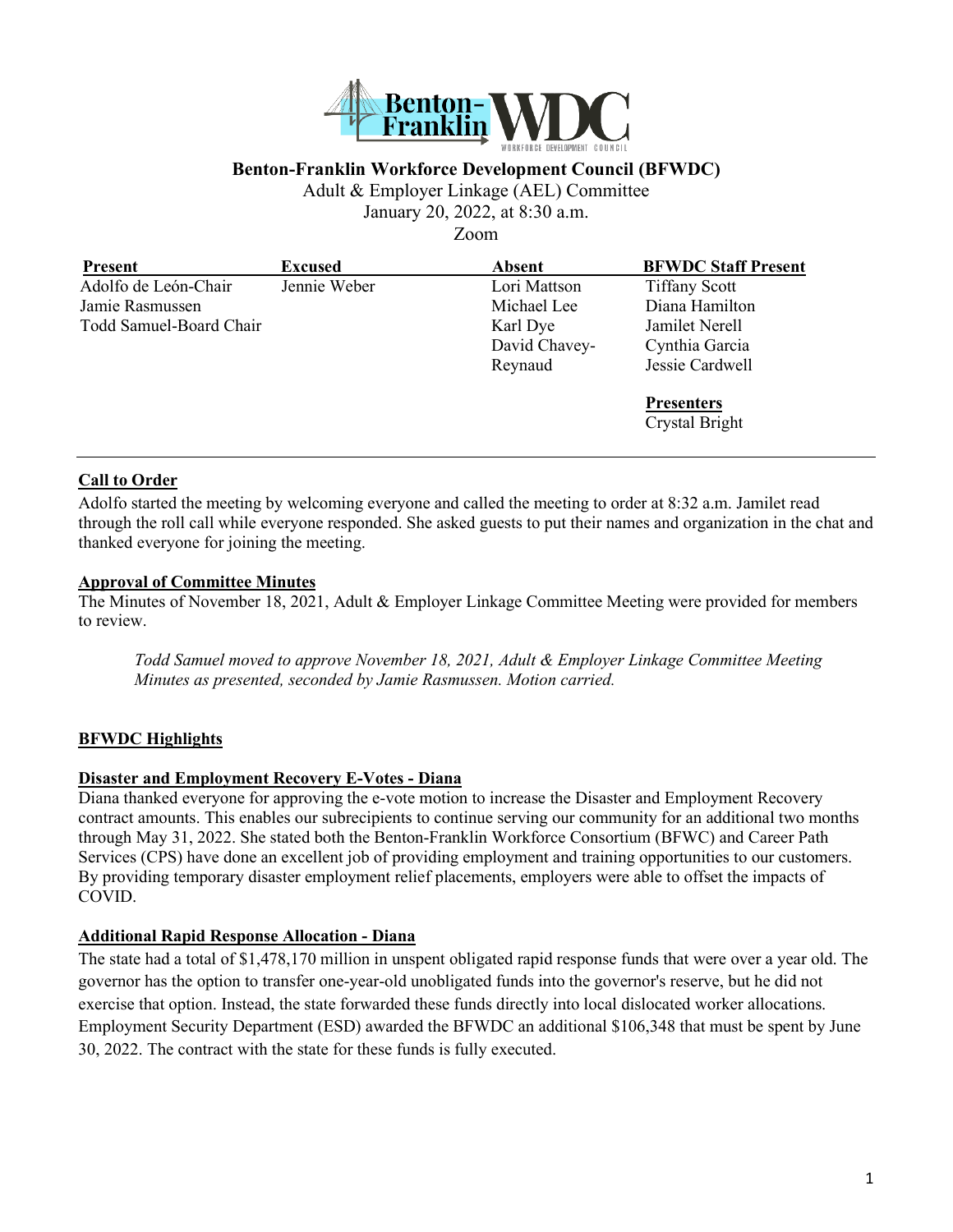## **South Central Staff Visit – Diana**

The BFWDC was excited to have six staff members from South Central Workforce Development Council (SCWDC) visit our area in December. They were interested in hearing the strategies that were implemented to support our seamless, customer-focused integrated service delivery system utilizing our two integrated functional teams, both business services and front-end services. After discussing strategies with SCWDC, they had the opportunity to tour WorkSource and TC Futures to observe the service delivery models in action. It is a compliment when another high performing area wants to visit our one-stop to hear about our strategies and best practices to enhance their service delivery system,

## **ESD Recognition Letter for Positive Performance – Diana**

Diana directed attendees to look in their packets for the ESD letter recognizing the positive performance outcomes during the first quarter of PY21 for both WIOA Title I and discretionary contracts. Diana congratulated our subrecipients, the BFWC and CPS, for having the state recognize their hard work and dedication in serving our customers, especially during these very challenging times.

## **Economic Security for All (EcSA) - Jamilet**

In the previous months, Jamilet mentioned the second phase of the EcSA pilot program evaluation is currently happening. She meets with the Social Policy Research (SPR) Associates every quarter to discuss how things are going and evolving (or conversations are inclusive of adaptation, challenges, success- based on quarterly reports sent to state). This evaluation will continue with gathering data from the Program Exit Survey through March of 2022. Jamilet will share outcomes when they are available.

The second round of EcSA funding conversations is happening (total award of \$280,489.24), we are planning and strategizing the execution of this funding. This funding will be available starting April 1, 2022, and in a couple of months, we will execute that contract, and details will be presented to the AEL committee.

As part of being an initiative across WA State, the EcSA programs attend and present to the Technical Advisory Group on a rotation basis – all WDCs will have to present. Benton-Franklin will be presenting in January. Jamilet will outline services for the second round of EcSA and how we will be implementing them.

We are also preparing for our annual monitoring of EcSA leading to the state monitoring happening in May.

## **Community Development Block Grant (CDBG) - Jamilet**

Jamilet shared there were five placements in January to help with food distribution in our local area. We are working with 2<sup>nd</sup> Harvest and Pasco Community Services as both sites have been approved to receive funding under CDBG. Outcomes will be reported as we collect the data; there is one performance outcome that will be reported quarterly (Community Impact).

Jamilet reminded everyone to review the performance summaries in the packets.

Monitoring- Commerce will monitor us sometime next year, after at least three (3) months of direct participant expenditures. They will give us notice of when monitoring will occur. We were allowed to provide feedback on the monitoring checklist used by Commerce to conduct monitoring. Once dates are finalized, Jamilet will inform the committee.

## **Liaison Report – Diana**

Diana informed committee members that David was unable to attend today's meeting. She encourage members to forward any questions about the Liaison Report to David who will respond upon his return.

## **WorkSource Columbia Basin (WSCB) Update – Crystal**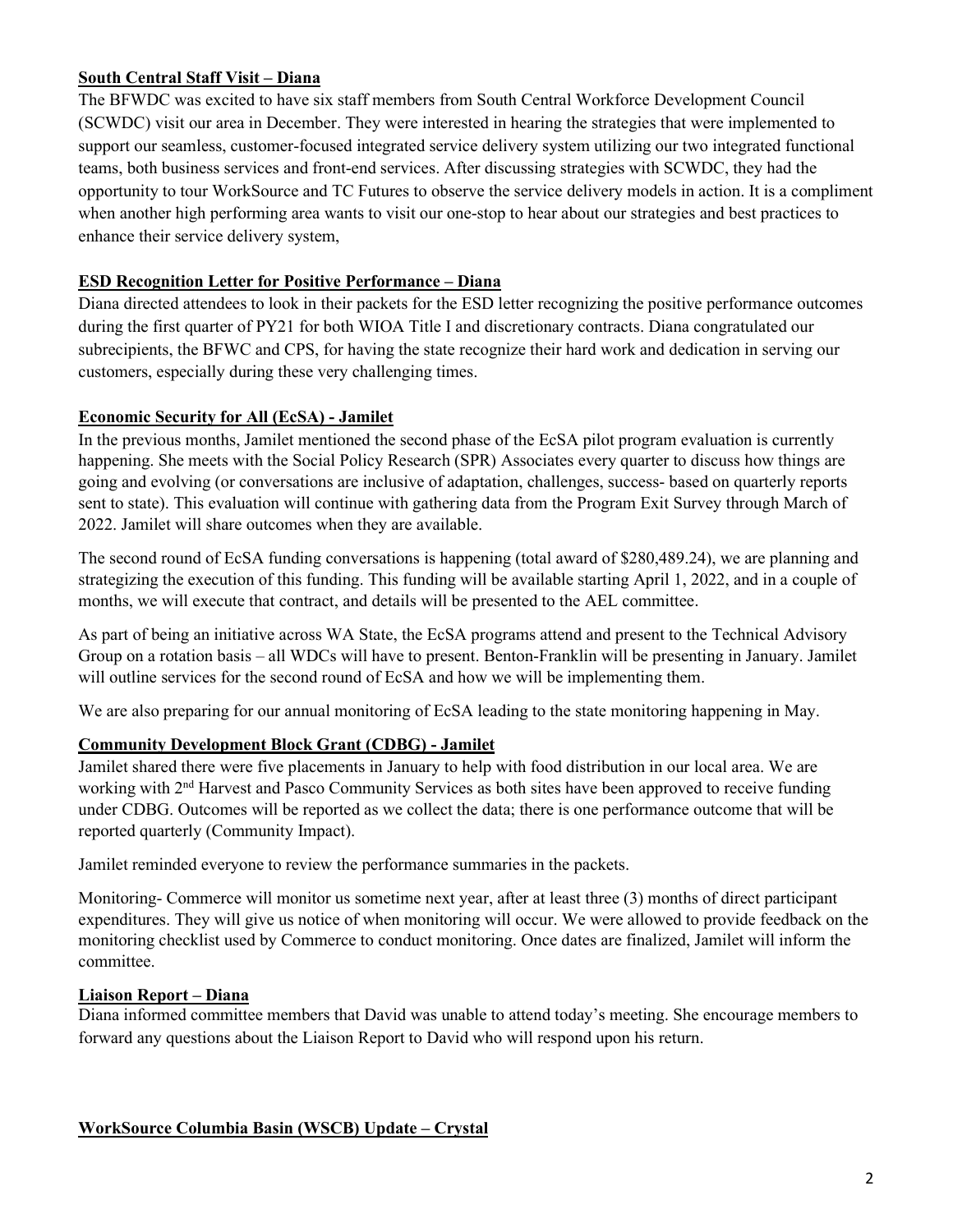Crystal shared some of the highlights from WorkSource, Columbia Basin (WSCB).

- Staff were honored to host a tour of WSCB with the BFWDC for SCWDC.
- The Business Services team is hosting a WorkSource LinkedIn page intended to reach business customers in a way their Facebook page cannot. The Business Services will also host an event in February for new businesses, a year old or less, to provide them information on WSCB services.
- Crystal also shared some ways that the team has been innovative during the pandemic. The Front-End Services team is working closely with the Migrant Seasonal Farm Worker team to help with the seasonal unemployment for industries such as agriculture and construction.

# **Other Business - All**

Israel de la Mora from Opportunities Industrialization Center (OIC) of Washington shared they are doing face-toface services and still utilize technology for virtual services as needed. They are limited as to how many people can be in their center at a time, and have not had capacity issues. They are co-enrolling many customers into Commercial Drives License (CDL) training with the Adult and Dislocated Worker program. Call their mainline to make any referrals.

Israel stated that it has been more challenging lately to place CDL drivers fresh out of training. Since September, employers have raised the bar and are requiring six months to one year of experience before they will hire. He is not sure why this change has occurred suddenly. He did say it is normal to be a little slower this time of year; historically, they pick up with employment placements in February, March, and April. Jamilet stated that is what we see this trend locally as well.

Adolfo de Leon shared that the Department of Social and Health Services (DSHS) currently has long hold times on the phones. He said this has been the case since October, but usually long hold times don't start until January. All of their resources are on the phones. They have a skeleton crew in their lobby to help with EBT cards and support services. They are hiring across the state to assist with the long phone times, as this is their main way to serve clients at this time. He did say that two out of his last four hires came from referrals from WSCB, and he will continue to send job postings our way.

Jamie Rasmussen shared that Divisions of Vocational Rehabilitation (DVR) is working from home until March 15<sup>th</sup>. There is some staff at their main office in Kennewick. Their lobbies are not open; the staff performs only office functions. They are meeting with customers virtually.

Crystal Bright shared Labor &Industries has a person who meets people in person by appointment only; otherwise, they are working from home. Columbia Basin College (CBC) is providing limited services at the Workforce Education Center on campus; no one is at WSCB at this time. ESD and CPS are serving mostly in person, which has created a lot of flexibility for our customers. They still encourage by appointment only but have space to accommodate walk-ins. Keeping staff and customers safe is the top priority.

**Next Meeting:** The next Adult & Employer Linkage Committee meeting is scheduled for Thursday, February 17, 2022, at 8:30 a.m. on Zoom.